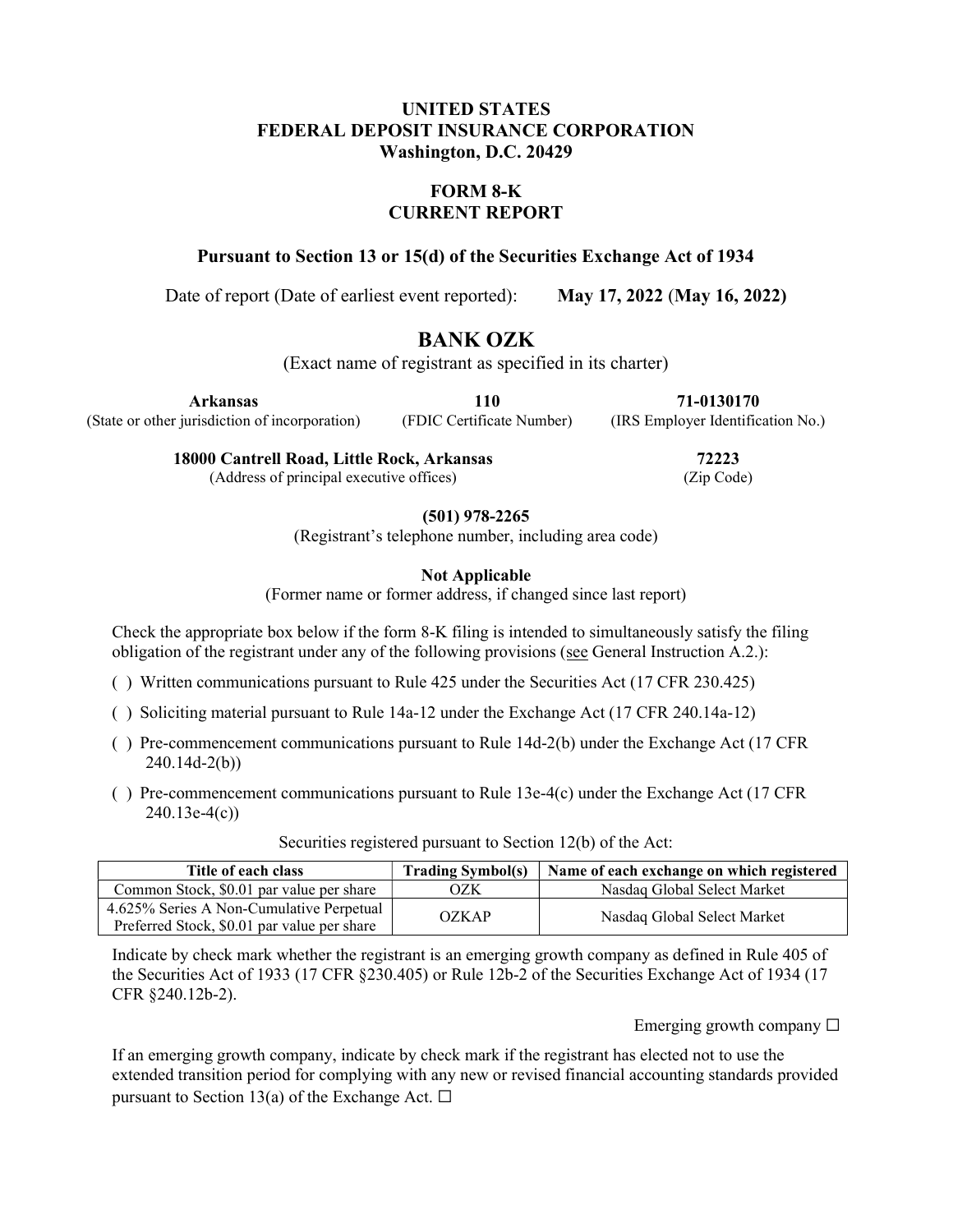#### Item 5.07 Submission of Matters to a Vote of Security Holders

The 2022 Annual Shareholders' Meeting (the "Annual Meeting") of Bank OZK (the "Company") was held on May 16, 2022, at which (i) twelve (12) directors were elected, (ii) the appointment of PricewaterhouseCoopers LLP as the Company's independent registered public accounting firm was ratified, and (iii) the compensation paid to the Company's named executive officers was approved in an advisory, non-binding vote. Each proposal is described in detail in the Company's Proxy Statement for the Annual Meeting, which was filed with the Federal Deposit Insurance Corporation on March 18, 2022. At the Annual Meeting, 110,646,230 shares of common stock, or approximately 89% of the 123,996,465 shares of common stock outstanding and entitled to vote at the Annual Meeting, were present in person or by proxies. The final results for the votes regarding each proposal are set forth below.

#### Proposal No. 1. Election of Directors

The following persons were duly elected as directors of the Company until the 2023 Annual Shareholders' Meeting or until their successors are duly elected and qualified: Nicholas Brown, Paula Cholmondeley, Beverly Cole, Robert East, Kathleen Franklin, Jeffrey Gearhart, George Gleason, Peter Kenny, William Koefoed, Jr., Christopher Orndorff, Steven Sadoff and Ross Whipple. The table below sets forth the voting results for each director nominee:

| <b>Name</b>          | <b>Votes For</b> | <b>Votes Against</b> | <b>Abstentions</b> | <b>Broker Non-</b><br><b>Votes</b> |
|----------------------|------------------|----------------------|--------------------|------------------------------------|
| Nicholas Brown       | 101,218,116      | 1,075,615            | 50,919             | 8,301,580                          |
| Paula Cholmondeley   | 101,697,665      | 601,998              | 44,987             | 8,301,580                          |
| <b>Beverly Cole</b>  | 101,971,754      | 322,442              | 50,454             | 8,301,580                          |
| <b>Robert East</b>   | 98,141,307       | 4, 111, 273          | 92,070             | 8,301,580                          |
| Kathleen Franklin    | 97,716,567       | 4,578,287            | 49,796             | 8,301,580                          |
| Jeffrey Gearhart     | 101,996,933      | 293,721              | 53,996             | 8,301,580                          |
| George Gleason       | 99,829,993       | 2,463,821            | 50,836             | 8,301,580                          |
| Peter Kenny          | 99,685,810       | 2,603,745            | 55,095             | 8,301,580                          |
| William Koefoed, Jr. | 101,979,747      | 317,606              | 47,297             | 8,301,580                          |
| Christopher Orndorff | 101,987,818      | 306,370              | 50,462             | 8,301,580                          |
| Steven Sadoff        | 101,998,638      | 296,613              | 49,399             | 8,301,580                          |
| Ross Whipple         | 101,983,824      | 310,737              | 50,089             | 8,301,580                          |

#### Proposal No 2. Ratification of PricewaterhouseCoopers LLP as the Company's Independent Auditors

At the Annual Meeting, the Company's shareholders ratified the appointment of PricewaterhouseCoopers LLP as the Company's independent registered public accounting firm for the fiscal year ending December 31, 2022. The table below sets forth the voting results for this proposal:

| <b>Votes For</b> | <b>Votes Against</b> | <b>Abstentions</b> |
|------------------|----------------------|--------------------|
| 109,842,371      | 755,030              | 48,829             |

#### Proposal No 3. Advisory Vote to Approve the Company's Named Executive Officer Compensation

At the Annual Meeting, the Company's shareholders approved an advisory, non-binding resolution to approve the compensation of the Company's named executive officers. The table below sets forth the voting results for this proposal:

| <b>Votes For</b> | <b>Votes Against</b> | <b>Abstentions</b> | <b>Broker Non-</b><br>Votes |
|------------------|----------------------|--------------------|-----------------------------|
| 100,035,899      | 2,189,714            | 119,037            | 8,301,580                   |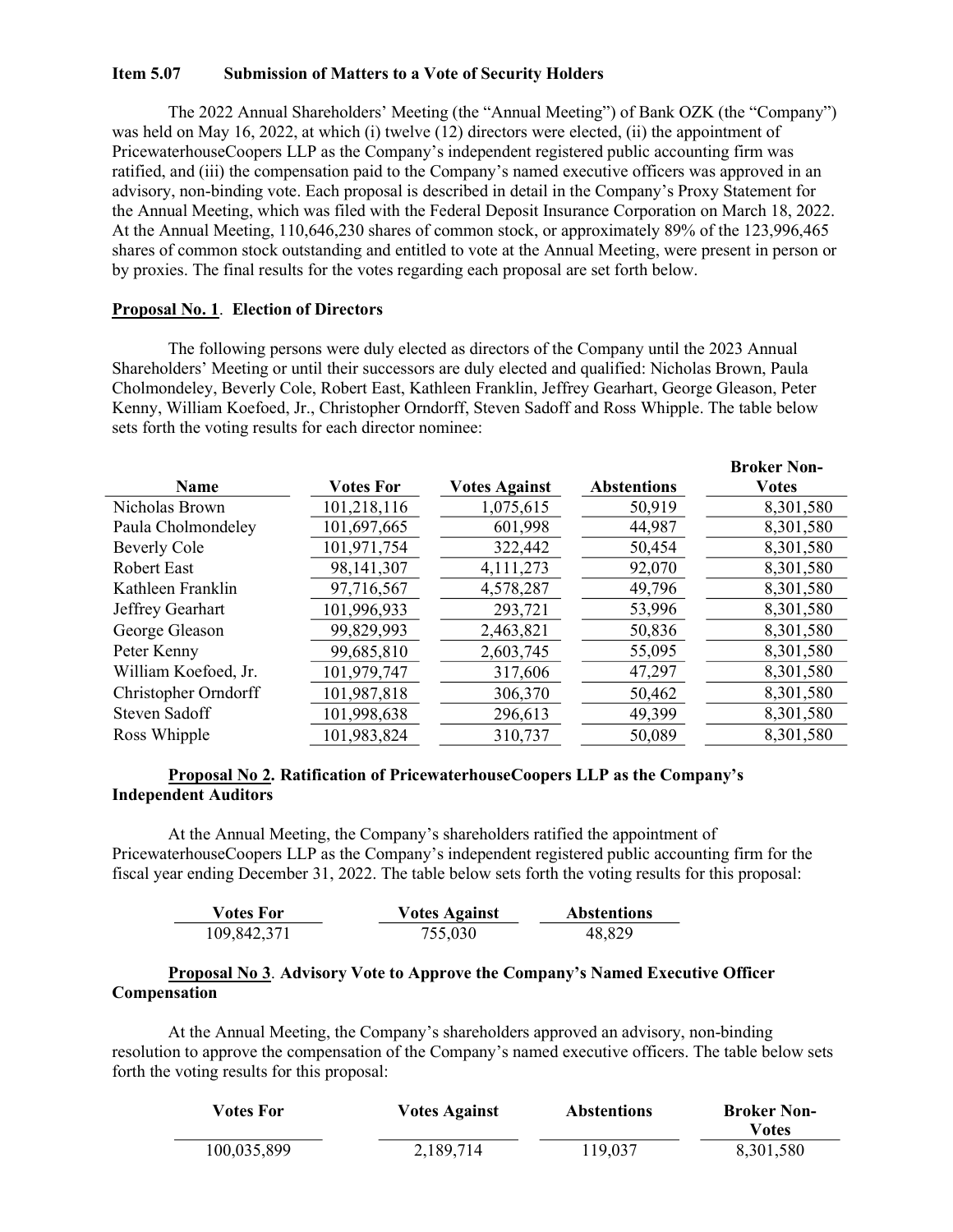## Item 8.01 Other Events

Effective May 16, 2022, the Company's Board of Directors elected Nicholas Brown as its nonexecutive Vice Chairman and Presiding Independent Director.